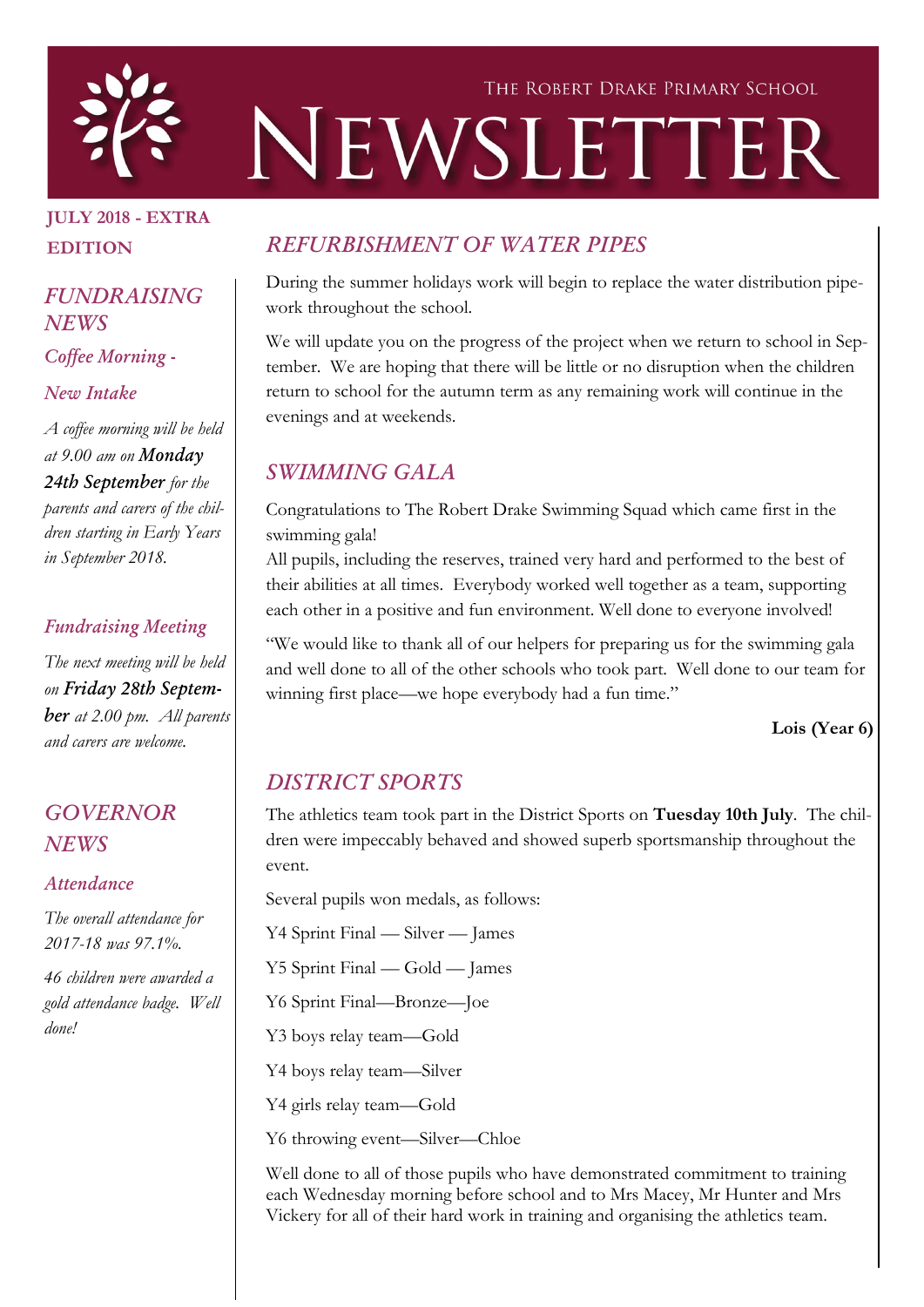## *MIXED NETBALL TEAM*

Recently we heard the results of the mixed netball tournament. Robert Drake came in first place. We are very proud of one another as we have pushed ourselves and played to our peak. Mrs Pollock, Mrs Collins and Mrs Taylor have coached us brilliantly and pushed us to our limits. We hope that everyone continues to play netball because it's a really great sport and we've had a wonderful time playing in matches and at practice.

#### Chloe and Jacob (Year 6)

## *THE DEANES LITERACY COMPETITION*

Congratulations to James (Year 4) who won a literacy award presented by The Deanes Sports Partnership. The aim was for pupils to research their favourite sports person and James wrote a very persuasive piece on why Lionel Messi is his favourite.

#### *MR CHAPLIN'S VISIT TO GERMANY*

I am delighted to say that I had a very successful trip to see our partner school,

Laborschule Bielefeld, in Germany. I was able to watch a range of different lessons and feel I have learnt lots of things that can benefit the pupils here.

#### Darren Chaplin

## *SCHOOL UNIFORM*

It has come to our attention that some of the girls are wearing all-in-one playsuits rather than school dresses. We would like to remind parents and carers that this is not approved school uniform and they are not hygienic — the optional summer uniform for girls is a blue and white striped/checked dress (one piece only).

### *NON-PUPIL DAYS 2018-2019*

Non-pupil days for 2018-19 are:

Monday 3rd September 2018

Friday 4th January 2019

Friday 24th May 2019

Monday 3rd June 2019

Friday 12th July 2019

Please note that these dates are subject to change. The term dates for 2018-2019 are on the school website (www.robertdrake.co.uk).

### *DATES FOR DIARY*

Provisional dates for the first half of autumn term 2018 are as follows:

Tuesday 4th—Friday 7th September — Friendship Week

Tuesday 12th September—KS1 Homework Meeting (2.45 pm)

Monday 10th September – Appleton meeting for all Year 6 parents and carers at Robert Drake